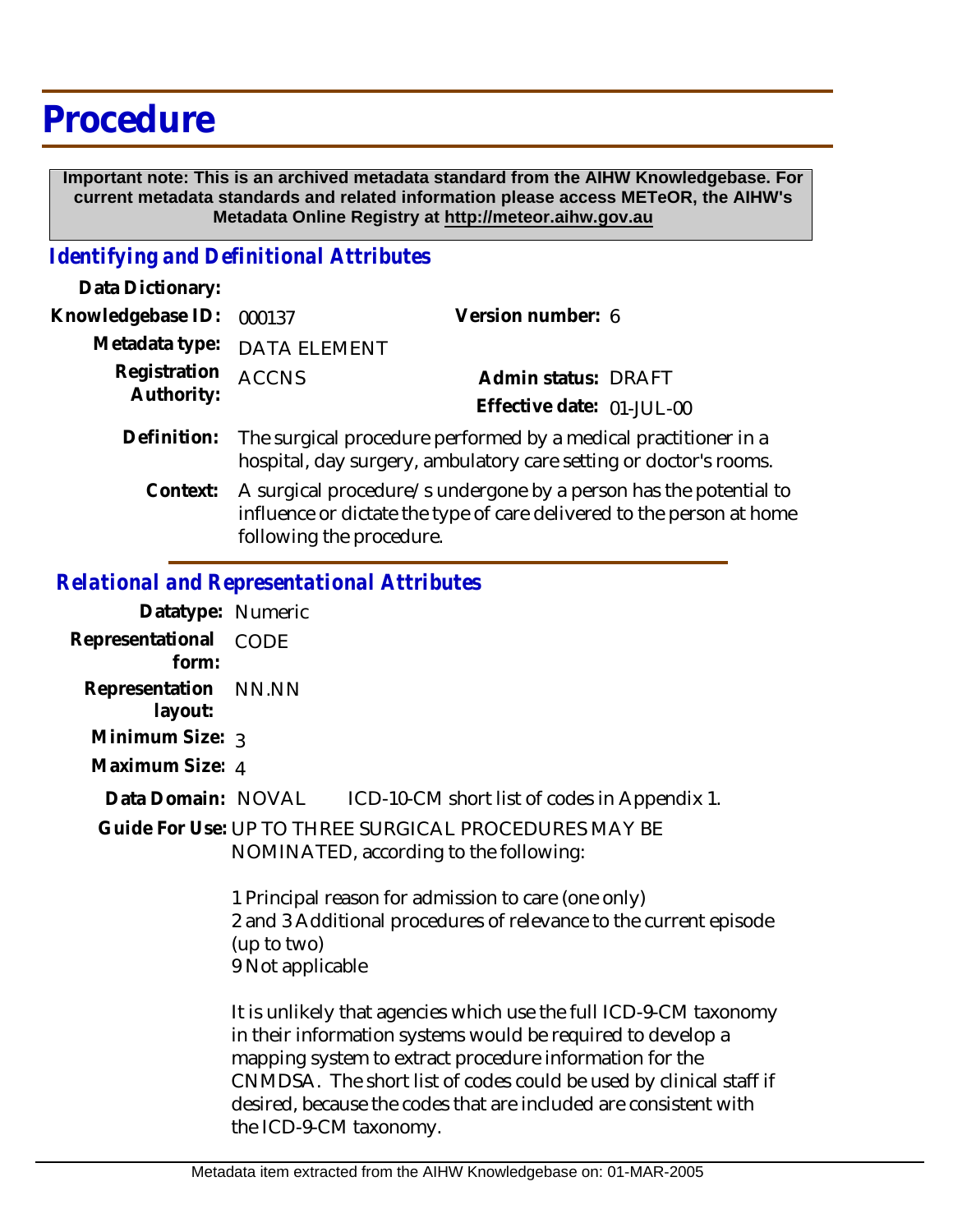The item excludes: ? Medical diagnosis/es which is coded under N-5.

Collection Methods: To be collected at admission.

If no surgical procedures are relevant to the current episode, then ?not applicable? should be entered for all principal, second and third procedures. If there is no principal surgical procedure for the episode then ?not applicable? should be entered for principal and the relevant procedure entered under the second or third level.

The code list which appears in Appendix 1 includes a list of ICD-9- CM Procedure codes and an upgrade of the list to ICD-10-AM for future reference. Upgrading of the list to ICD-10-AM has been undertaken by the National Centre for Classification in Health.

## *Administrative Attributes*

|                      | Source Document: The Official NCC Australian Version of the International |
|----------------------|---------------------------------------------------------------------------|
|                      | Classification of Diseases, 9th Revision, Clinical Modification.          |
|                      | (2nd. Ed.), published by the National Centre for Classification in        |
|                      | Health (1996) Sydney.                                                     |
| Source Organisation: | Australian Council of Community Nursing Services Inc.                     |

Comments: This item has been introduced in Version 2.0 of the Data Dictionary to enable separation of the codesets used for ?Medical diagnosis? and ?Procedure?. Previously these items were combined in ?Medical diagnosis?.

> Australia will introduce the ICD-10-AM (International Statistical Classification of Diseases and Related Health Problems, 10th Revision ? Australian Modification) into the acute-care, sector in 1998/1999. Community nursing agencies implementing this item should ascertain the status of ICD-10-AM within their State or Territory, prior to introducing this version. Preference should be given to ICD-10-AM when it is introduced in the relevant State or Territory. The on-going maintenance of a short list of codes will be addressed in consultation with the National Centre for Classification in Health. The centre may provide assistance to ACCNS in future revisions of this item. The National Centre for Classification in Health is also engaged in the development of codesets for the National Community Based Health Services: Codeset Development Project, Community Health Information Development Project.

Originally numbered 000621 version 1.